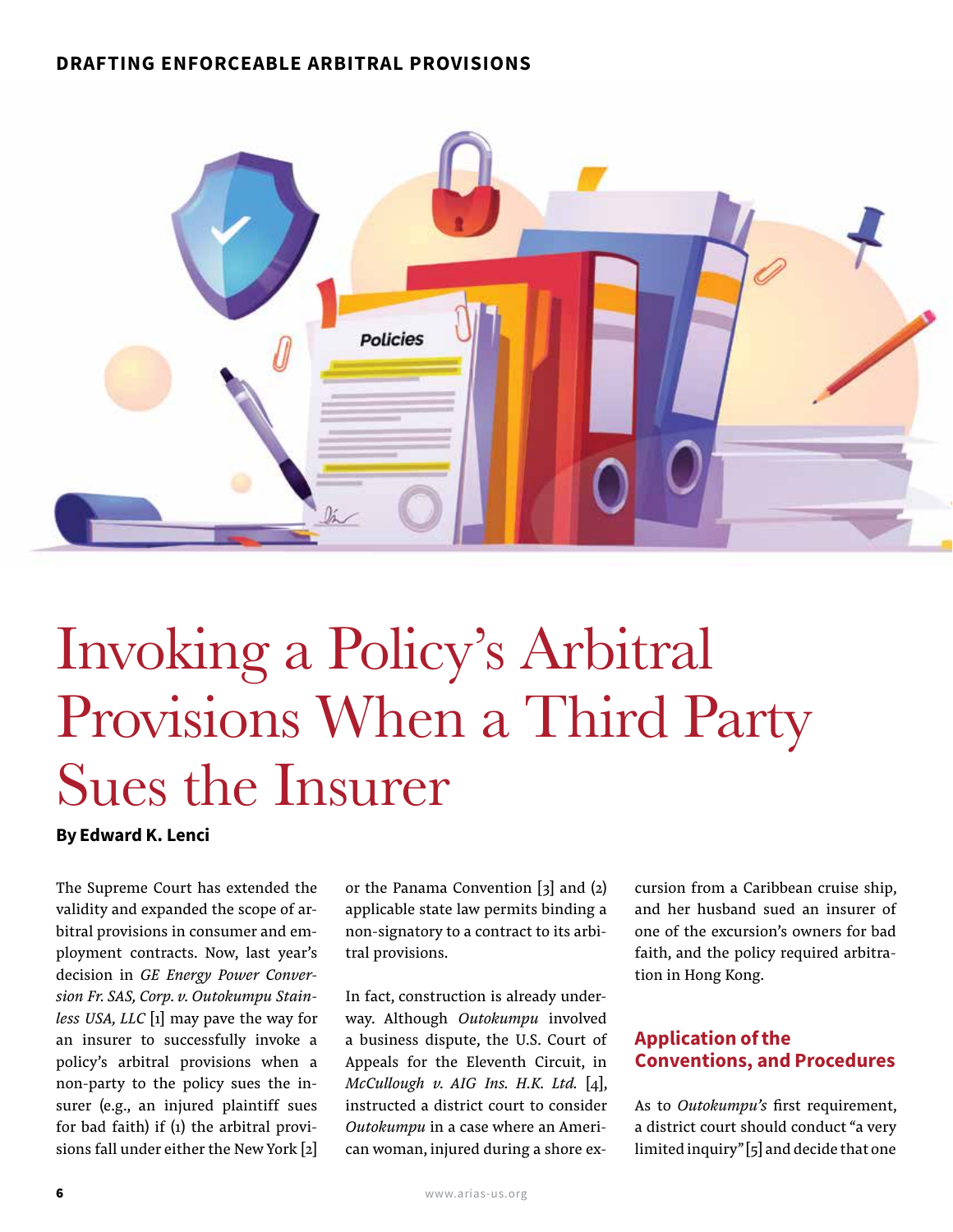of the Conventions applies if: the parties' contract has arbitral provisions; those provisions require arbitration in the territory of a signatory to the relevant Convention; and either one party to the contract is not a U.S. citizen [6] or all parties to it are U.S. citizens and their "relationship involves property located abroad, envisages performance or enforcement abroad, or has some other reasonable relation with one or more foreign states" [7].

The Conventions are treaties, so federal courts have "federal question" jurisdiction over disputes falling under them [8]. Moreover, for purposes of removal to a federal court, the enabling legislation of the Conventions permits removal "at any time before the trial" [9] and "[t]he procedure for removal of causes otherwise provided by law shall apply, … the ground for removal provided in this section need not appear on the face of the complaint but may be shown in the petition for removal" [10]. If a court denies a motion to compel arbitration, the movant has the right to an interlocutory appeal to the Circuit Court of Appeals [11], an advantage the other party does not have [12].

#### *Outokumpu*

Article II(2) of the New York Convention requires "an arbitral clause in a contract or an arbitration agreement, signed by the parties or contained in an exchange of letters or telegrams" [13]. In *Outokumpu*, however, the Supreme Court explained that, in cases involving the Federal Arbitration Act, it had "recognize[d] that arbitration agreements may be enforced by nonsignatories [sic] through 'assumption, piercing the corporate veil, al-

# **66** The Conventions are treaties, so federal courts have 'federal question' jurisdiction over disputes falling under them 99

ter ego, incorporation by reference, third-party beneficiary theories, waiver and estoppel[,]"  $[14]$  and it held simply that the same principle applies in cases falling under the New York Convention because the Convention did not prohibit it [15].

#### *McCullough*

The facts in *McCullough* were straightforward [16]. Lynn and William McCullough were passengers on a Royal Caribbean cruise ship. At their shore excursion in St. Lucia, they participated in a zip-line course, during which Lynn McCullough fell and sustained terrible injuries. The McCulloughs sued Royal Caribbean, various insurance companies, and the shore excursion's three owners in federal court in Florida. After the court denied the owners' motion for summary judgment, the owners and the McCulloughs arbitrated their dispute, the arbitrator entered an award in favor of the McCulloughs, and the court entered a final judgment against the excursion's owners, jointly and severally.

AIG Insurance Hong Kong Ltd. ("AIG HK") insured one of the excursion's owners. The policy had liability coverage of up to \$5.15 million, but limited AIG HK's liability for "Bodily Injury and Property Damage." Based on the policy's exclusions, AIG HK disputed coverage, though it offered to fund a settlement for \$350,000 based on its evaluation of its policyholder's exposure. In their Third Amended Complaint, the McCulloughs alleged, under Florida law [17], that AIG HK had acted in bad faith by failing to settle the Mc-Culloughs' claims within the policy's limits. AIG HK moved to dismiss and compel arbitration based on the policy's dispute resolution provision:

*Except as otherwise specifically provided, any dispute regarding any aspect of this policy or any matter relating to cover thereunder which cannot be resolved by agreement within six (6) months, shall first be referred to mediation at the Hong Kong International Arbitration Centre and in accordance with its Mediation Rules. If the mediation is abandoned by the mediator or is otherwise concluded without the dispute or difference being resolved, then such dispute or difference shall be referred*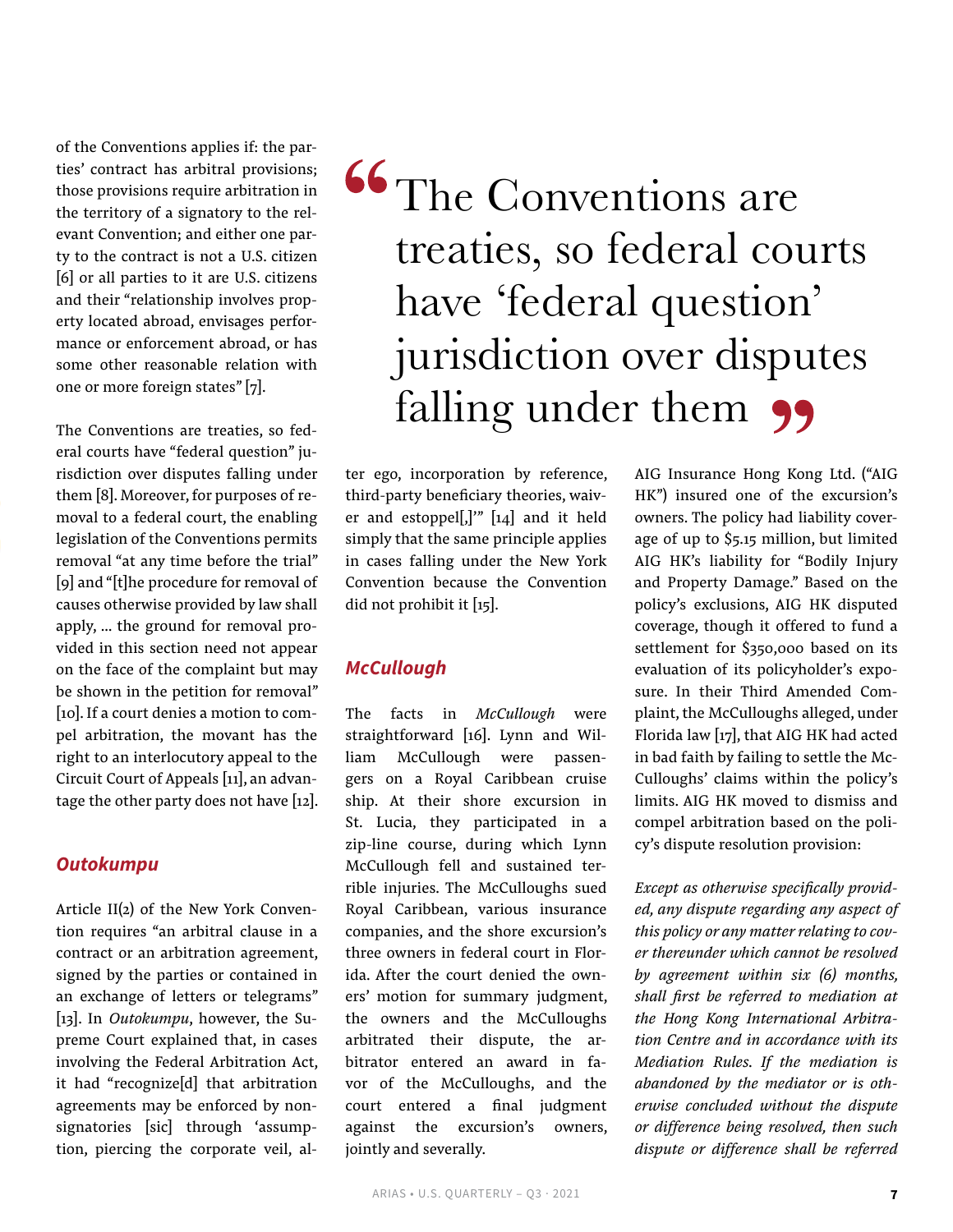*to and determined by arbitration at HKIAC and in accordance with its Domestic Arbitration Rules.*

The McCulloughs argued that they were not subject to that provision because their claim was for common law bad faith and they were not signatories to the policy. With respect to their first argument, the McCulloughs had not sought verification of coverage through litigation, so the district court held that, because there was no determination of coverage but merely a final judgment against the excursion's owners, a bad faith claim was premature. As to their second argument, AIG HK responded that the McCulloughs stood in the shoes of its policyholder, so their bad faith claim was subject to the dispute resolution provision. The court held that the New York Convention binds only a signatory to a contract. The decision the court followed was the Eleventh Circuit's in *Outokumpu Stainless USA, LLC v. Converteam SAS* [18], which the Supreme Court vacated and remanded, so the Eleventh Circuit vacated the court's order and remanded the case:

*As noted above, the district court relied entirely on our decision in* Outokumpu *in declining to grant AIG's motion to compel arbitration. … However, after the district court decision in this case and after the briefing on appeal, the Supreme Court in* [Outokumpu]*, reversed our decision. … Contrary to the Eleventh Circuit decision, the Supreme Court held that nothing in the New York Convention conflicts with the application of relevant equitable doctrines. … Consistent with that Supreme Court ruling, we also vacate the judgment of the district court and remand for further proceedings not inconsistent with this* 

*opinion or the opinion of the Supreme Court in* Outokumpu *[19].*

### Drafting an Enforceable Arbitral Provision

Various considerations apply when drafting arbitral provisions or deciding whether to include such provisions at all. Assuming that arbitral provisions will be in the policy, the following are some drafting tips in view of the Fifth Circuit's decision in *McCullough*.

It is worth reiterating that the insurer must choose an arbitral forum in one of the nations that is a signatory to either the New York or Panama Convention. Fortunately, there are many.

While the arbitral provision in *Mc-Cullough* is, of course, an excellent place to start, the drafter's work does not end there. As a practical matter, some judges go to great lengths to find a way, despite the Supreme Court's decisions of the last decade, not to enforce arbitral provisions against a party the judge perceives as "the little guy." The scope of the arbitral provision is, therefore, of utmost importance, because a judge inclined not to grant a motion to compel arbitration of a claim akin to the McCulloughs' will have a harder task if the arbitral provision is, within the bounds of applicable law, broad. The provision in *McCullough*, while broad, could be broader—for example, it could state as follows: "any dispute, controversy, claim, or difference, including one in tort or under a statute, regarding any aspect whatsoever of this policy, or arising out of or relating in any way to this policy, shall be resolved by binding arbitration."

"Arbitrability" is whether the dispute in question is subject to the arbitral provision in question. Given the chance that the lawsuit may be assigned to a judge hostile to enforcing the arbitral provision, it is a good practice to take the decision of arbitrability out of judicial hands altogether. However, to put the issue of arbitrability into the hands of the arbitrators called "competence-competence" in some lands—there must be "clear and unmistakable evidence" that the parties intended that the arbitrators will decide arbitrability [20].

Fortunately, the rules of arbitral institutions around the world typically provide that the arbitrators decide arbitrability. Eleven federal Circuit Courts of Appeal—the Seventh Circuit has not yet addressed the issue—have held that an arbitral provision requiring arbitration before an arbitral institution whose rules provide that the arbitrators decide arbitrability is clear and unmistakable evidence that the parties agreed to arbitrate arbitrability [21]. The arbitral provision in *McCullough* is a good template: any such dispute, controversy, claim, or difference "shall be referred to and determined by arbitration at [name of institution] and in accordance with [the institution's] [r]ules."

In fact, apropos of claims akin to those in *McCullough*, choosing to arbitrate before an arbitral institution, such as the HKIAC, would seem a much better approach than an ad hoc arbitration. A good arbitral institution provides the parties to the arbitration with a set of detailed rules and procedures that are well known to attorneys who practice in the area of international arbitration. This restricts an attorney's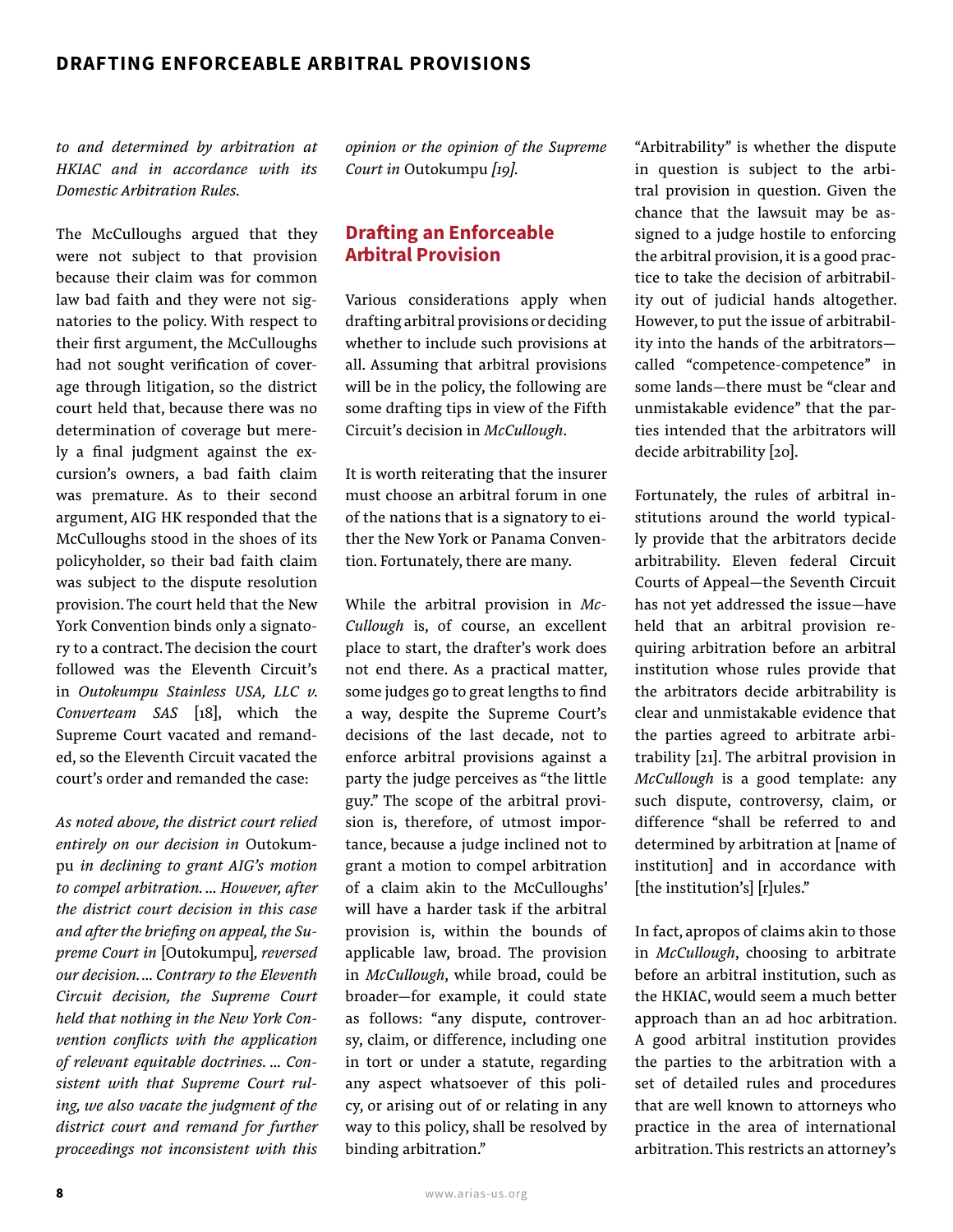ability to create procedural mischief in the hope that the cost of dealing with the mischief will elicit a settlement. Additionally, a good arbitral institution assigns a case manager and has an administrator to help ensure that the arbitration proceeds smoothly and predictably, from soup to nuts.

Furthermore, while it is exceedingly

While it is exceedingly difficult to overturn any international arbitral award, experience has shown that an award by a panel of an arbitration administered by a well-known, reputable arbitral institution stands a better chance of enforcement. 99

difficult to overturn any international arbitral award, experience has shown that an award by a panel of an arbitration administered by a well-known, reputable arbitral institution stands a better chance of enforcement. Moreover, as readers of the ARIAS·U.S. Of course, the drafter must work with or around (as the case may be) the following:

*Quarterly* know, ad hoc arbitration of reinsurance disputes works (at least much of the time) because there are certain procedural customs and practices that, for the most part, the parties and counsel follow. Such would not likely be the situation in an ad hoc arbitration of a claim akin to that of

the McCulloughs.

(1) about one-third of states prohibit or restrict the arbitration of insurance disputes or the inclusion of arbitral provisions in insurance policies;

(2) despite the Supremacy Clause  $[22]$ , in the Second and Eighth Circuits, the Conventions do not preempt those laws or the McCarran-Ferguson Act; (3) the Fourth and Fifth Circuits have reached a contrary conclusion; and (4) district court decisions elsewhere go either way [23].

A review of more drafting considerations would be better presented in a webinar or at the next ARIAS·U.S. conference. Suffice to say, the canny drafter knows the applicable legal requirements and carefully tailors the language of the arbitral provisions to achieve the desired result: an enforceable agreement to arbitrate that binds certain third parties in an international context to arbitrate. The canny drafter does not rely on off-the-shelf arbitral provisions that may be decades old. In fact, given the pro-arbitration decisions of the U.S. Supreme Court in the last decade, old arbitral provisions are likely woefully outdated and may not afford the insurer the benefits of recent jurisprudence, including *Outokumpu*.

#### **NOTES**

1 *GE Energy Power Conversion Fr. SAS, Corp. v. Outokumpu Stainless USA, LLC,* \_\_U.S. \_\_, 140, S. Ct. 1637, 207 L. Ed. 2d 1 (2020).

- 2 The Convention on the Recognition and Enforcement of Foreign Arbitral Awards (New York, June 10, 1958). The Convention is implemented at 9 U.S.C. §§ 201, et seq., as Chapter 2 of the U.S. Federal Arbitration Act (FAA).
- 3 The Inter-American Convention on International Commercial Arbitration (Panama City, January 30, 1975). The Panama Convention is implemented at 9 U.S.C. §§ 301, et seq., Chapter 3 of the FAA. The Convention was promulgated at the conclusion of the First Specialized Inter-American Conference on Private International Law